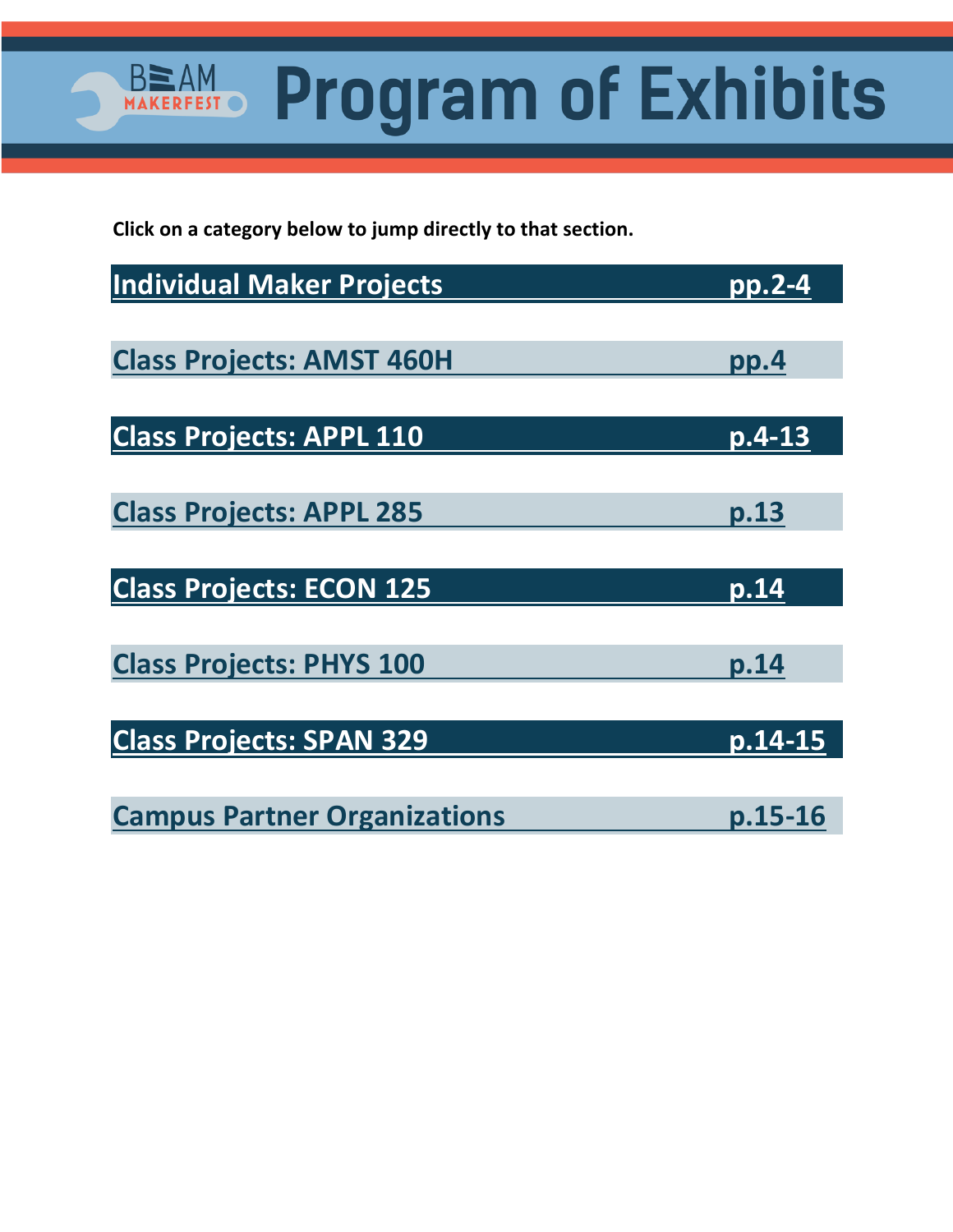### <span id="page-1-0"></span>**INDIVIDUAL MAKER PROJECTS**

### **INDIV-1**

### **Hollow Cathode Lamp Enclosure with Shutters**

*Makers: Greg Hainline, Ethan Fenwick, Frank Tsui*

This is an enclosure to hold hollow cathode lamps used in an atomic absorption spectroscopy system. We need to expand the number of lamps we can use, and switch between lamps in real time. For that reason we had to design an enclosure with shutters. We used CAD to model our design, a 3D printer to prototype shutters, machined parts, anodized our parts in house to create the final system.

#### **Various Maker Projects** *Maker: Brody Lyon* **INDIV-2**

I made 3D printed game characters and painted them. I really liked the designs/looks of the models and wanted to give it a try at building them. I used a 3D printer, sandpaper, x-acto blade, paint, and nippers throughout the process. For the keychains I used the laser cutter to cut them out (one is my own design, and the other is from a Japanese gaming company mascot).

#### **Seeing Sound: An Assemblage of Demonstrations with Acoustic Levitators** *Maker: Keerthi Anand* **INDIV-3**

What do the Banshee from the X-Men, the Sonic Cannon from the Hulk, and these devices have in common? Sound is being focused to generate a force to counteract other forces, such as gravity. The technology has numerous applications including controlled particle movement, 3D holograms, or useful tools to teach the physics of sound. Build a palm sized levitator using simple circuits, 3D print a device using an open source design, or program larger devices with Arduinos or FPGAs.

#### **3D Printed Dual Miniscopes** *Maker: Vincent Curtis* **INDIV-4**

Miniature microscopes allow us to observe neural activity in mice while they navigate their environment. These dual miniscopes capture activity from 2 remote brain regions so we can determine how two neural circuits exchange information. I have a range of casing prototypes from many design stages that I generated using the Form3 resin 3D printer. By inserting some florescent glass and electronic modules we have a fully functional dual miniscope.

#### **Puzz-n-Lina: a 3D Story-Puzzle** *Maker: Francesca Talenti, Professor Emerita* **INDIV-5**

Puzz-n-Lina is a 3D puzzle that is also a graphic novel. I made it out of sheer curiosity, iterating version after version, on and off, over the past five years. It is made on the laser cutter.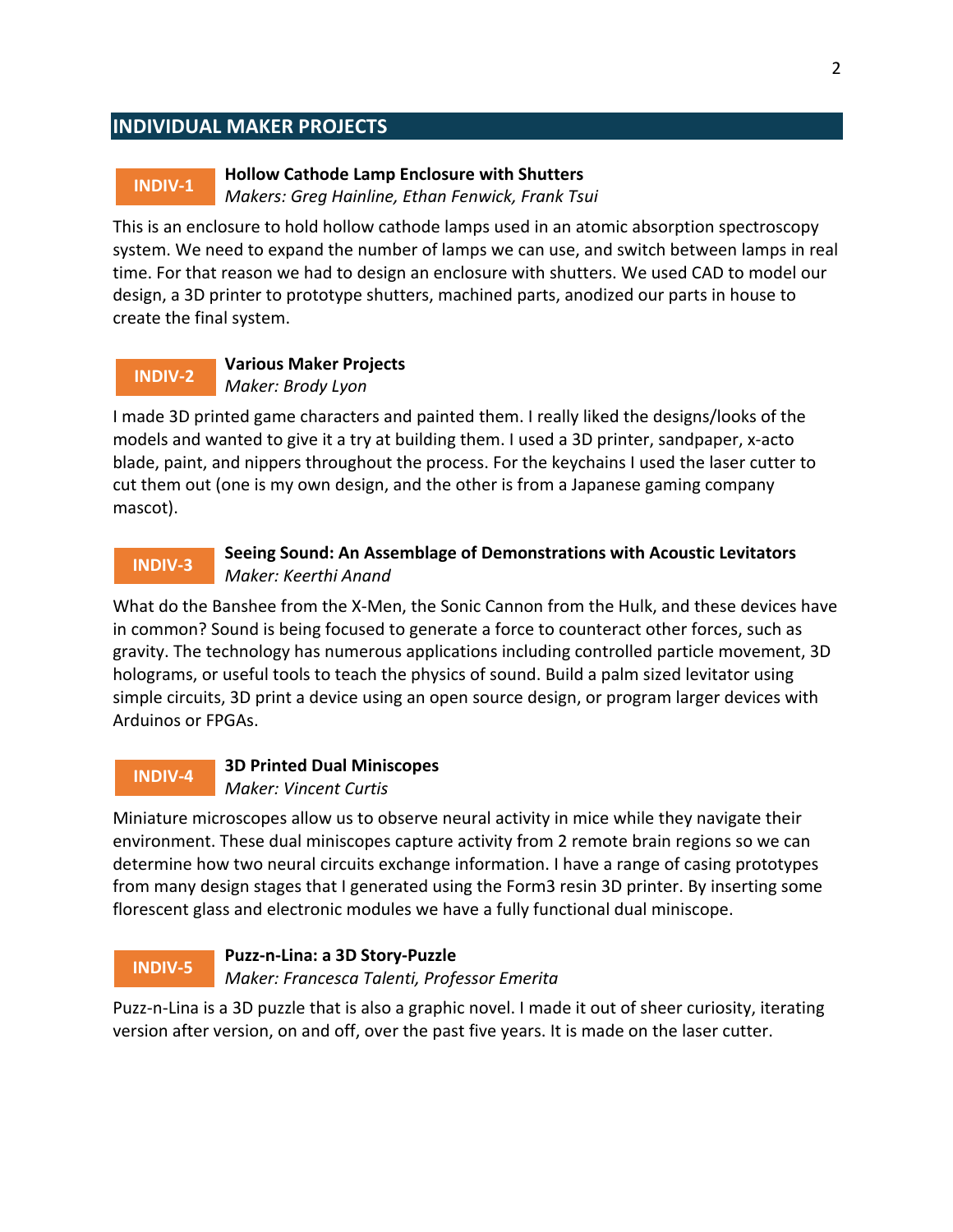#### **Lathe-turned Wooden Objects** *Maker: Stephan Moll* **INDIV-6**

I turn wood on a lathe - mostly from local woods that I obtain from fallen and felled trees with my chainsaw - and create bowls, hollow vessels, spheres, chalices, platters, candy containers, jewelry boxes, bottle stoppers, candle holders, etc. I enjoy woodturning as a hobby; I love wood; I enjoy creating; I love seeing and feeling the final product; I enjoy when people like what I created; I enjoy meeting other woodworkers from various walks of life. I use chainsaw, bandsaw, wood lathe and gouges, sandpaper and mineral oil and other finishes, tent and folding tables to participate in local art fairs.

#### **1919 House Dress** *Maker: Arlene Medder* **INDIV-7**

I cut and sewed a housedress from a 1917-1925 era pattern because I was going to be working in the Village of Yesteryear at the State Fair; and since I would be wearing a mask, I thought I'd dress like the 1919 pandemic to match. I bought a PDF pattern and first made a blouse version so I could adjust the fit and figure out how it was put together. I used the cutting mats and rotary cutters to cut the pieces from the more expensive fabric, checking measurements. Then constructed the garment, adding a pair of inseam pockets.

#### **DIY Metal Cast Jewelry at Home** *Maker: Nicholas Day* **INDIV-8**

I metal-cast a custom designed silver rose ring for my girlfriend. I developed silicon molds, plaster molds, burnout process, and vacuum casting from scratch. You can do it too!

# **INDIV-9**

**Laser-Cut Scrabble Game**

*Maker: Mustafa Girnary*

My sister really likes this game and I wanted to make her a "fancy" version using the laser cutter. I used primarily the laser cutter for making this along with a few hand tools and a random orbital sander. All of the designing was done in Adobe Illustrator.

# **INDIV-10**

### **3-D Printed Model Pool Table** *Maker: Andrew Plattel*

I made a model Pool Table because I love the actual game and thought it'd be a good beginner project to design a table top model. I created it via 3-D printing, and I designed it through TinkerCAD. The legs are actually separate pieces with pegs on the ends in order to slide into some slots on the bottom of the table.

# **INDIV-11**

**Laser-Cut Acrylic Accent Lamp** *Maker: Maria Palmtag*

This is an acrylic accent lamp, created as customizable gift. When the LEDs in the base are turned on, the acrylic art on top lights up. The lamp was first designed in Fusion360 and then transferred to a 2D vector file for laser-cutting. The removable statement piece made up of two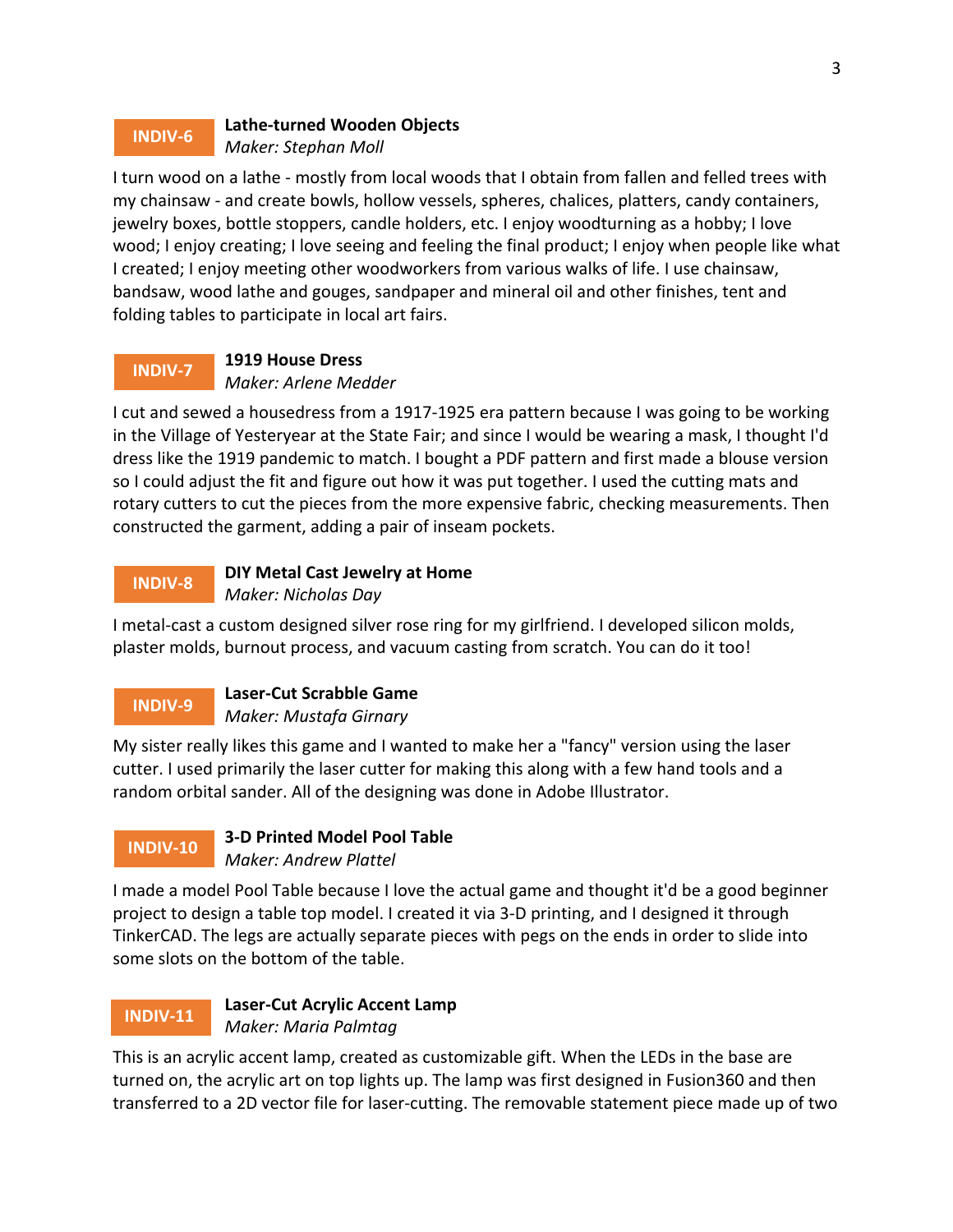<span id="page-3-0"></span>laser cut acrylic pieces (art by Jordan Rogers) attached together to increase light refraction. The base is made up of layered plywood and acrylic pieces, and it holds an LED strip and its battery pack (from LEDSupply) with a switch accessible from the back.

#### **Various Maker Projects** *Maker: Renzhi Li* **INDIV-12**

I just build whenever I have free time and inspirations. I build 3d models and design circuit on TinkerCad and then find ways to make them into reality.

# **CLASS PROJECTS: AMST 460H**

#### **Climatopia AMST 1-1**

*Makers: Sydney Thomas, Alex Pistiolis, Karla Cordova Araujo, Rachel Willis*

Climatopia is an innovative fabric board game, knapsack resource bag, and 3D printed creative Superhero game pieces to help young people learn how to build more resilient communities. They were developed in collaboration with the University of North Carolina's professional staff at the BeAM Makerspace and a QEP grant for Professor Rachel Willis to be a part of the Makerspace Faculty Learning Community in 2020/2021. The design and production of this water-resistant, sustainable, and mobile climate education tool made of environmentally produced fabric and inks in a resource backpack and 3D printed creative Superhero markers was a collaborative class project started in 2020 and continuing with the Fall 2021 prototype.

# **CLASS PROJECTS: APPL 110**

## **APPL 1-1**

### **The Lockbox Jewelry Box**

*Makers: Skyler Harrison Spitz, Savannah Wilson, Julia Bay, Sara Pearson*

We made a jewelry box with a concealed secret compartment to provide an added layer of security to precious valuables. We made it so that there is a peace of mind when someone has expensive jewelry or precious heirlooms. We mainly 3D printed each part of the jewelry box and added vinyl decoration. We used recycled cloth material at Beam for some of the interior.

#### **The Spice Cabinet APPL 1-2**

*Makers: Daniel Manila, Alan Van Dang, Lauren Walsh, Taylor Anderson*

We made a spice cabinet with adjustable shelves. We thought it would be useful to have a cabinet with shelves you can adjust to fit or make room for bigger/smaller spices. We use lasercut wood for the exterior, ridges, shelves, 3d printed hinges, screws, and vinyl-cut designs.

## **APPL 1-3**

## **Toy Biplane**

*Makers: Jared Porter, Alex Meredith, Michael Nelson, Andrew Kuttner*

Our product is a wooden, WWI inspired biplane with spinning wheels and propeller. Our product is designed to stand up to rough play from young children who have an interest in planes. We used a laser cut to build the body of the biplane, a 3D printer to print the wheels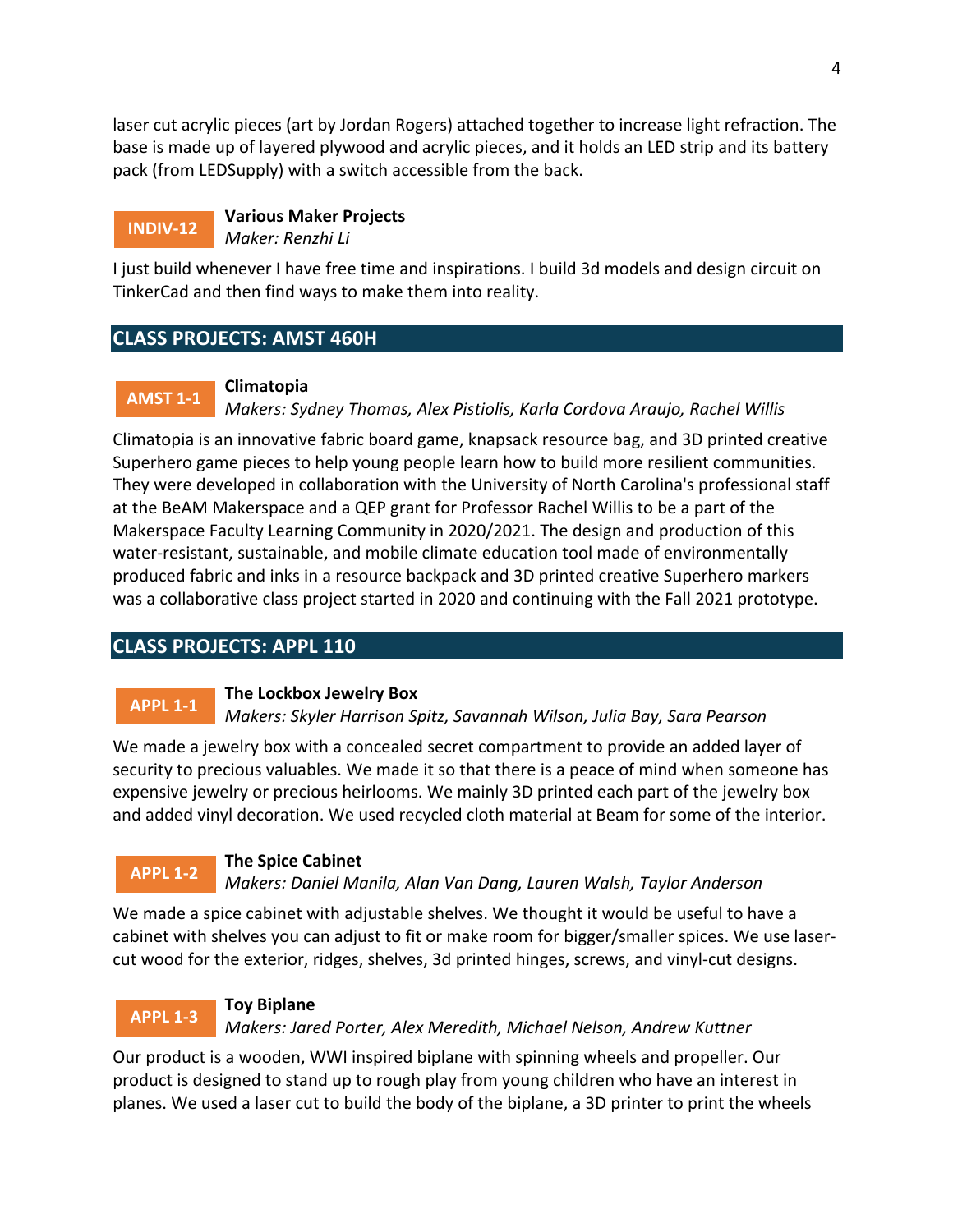and propeller, and a vinyl cutter for the WWI inspired designs. We also used recycled ball bearing from fidget spinners for the wheels and propeller.

#### **Carnival Desk Toy** *Makers: Andrea Dunn Beltran, Brendan Merritt, Neil Auroni, Eric Casper* **APPL 1-4**

We designed a small table-top organizer for a child in the shape of a carnival ride. The ride will spin through the use of gears and a crank. The organizer is meant for small children to be able to hold crayons, markers, pencils, and other craft supplies. We will have small opening at the top for taller things and a drawer under our base for extra storage. The carnival ride will be lifelike with hanging seats (cushioned) and with a colorful design. Tools used included 3D printing, laser cutting/wood, and sewing.

#### **Christmas Crunchtime** *Makers: Lillian Lamond, Logan Zapp, Paige Summerhill, Brooke Griffin* **APPL 1-5**

We designed a reusable advent calendar for the Christmas time. There are 25 boxes, 1 for each day leading up to Christmas, that can be filled with chocolate or other gifts. Our product is aimed toward parents with young children that want a way to keep the Christmas time enjoyable, but also affordable. We laser cut each box, used the vinyl cutter to make the numbers, and 3-D printed the decorations around the calendar. Finally, the calendar is stacked like a pyramid with a star on top to resemble a Christmas tree. Since this product is aimed towards families with young children we made our product as safe as possible. By covering the product in "fake snow", we were able to soften the hard/sharp edges of the boxes.

#### **Tabletop Shuffleboard APPL 1-6**

## *Makers: Jackson Wright, Tripp Harris, Akash Ray, Mia Wachter*

We are designing a tabletop shuffleboard game that can be played by up to four people. The board game will have two removable pieces, so gameplay can consist of two, three, or four players depending on the user's desire. The game pieces will be 3D printed disks that will slide along the game board, and the detachable parts of the game will lock into the game board for an optimal playing experience. The board game will be aesthetically pleasing using the vinyl cutter and the pieces will have a pouch that they can be placed in when the game isn't in use.

## **APPL 1-7**

## **Flower Table**

# *Makers: Leah Howell, Sofia Alba, Gary Zhang, Emily Gafcovich*

The "Flower Table" is a small craft table with a retractable interior compartment. Users can pull out the compact 3D-printed interior and lock it into place, allowing for additional storage room when space is scarce. The product also features a drawer and aesthetic nature-related designs crafted with great care on a laser cutter, and finished with elegant vinyl cutter designs.

## **APPL 1-8**

**Mancala Table**

*Makers: Kyle Smith, Isabelle McGimsey, Kieran Amin, Anna Wong*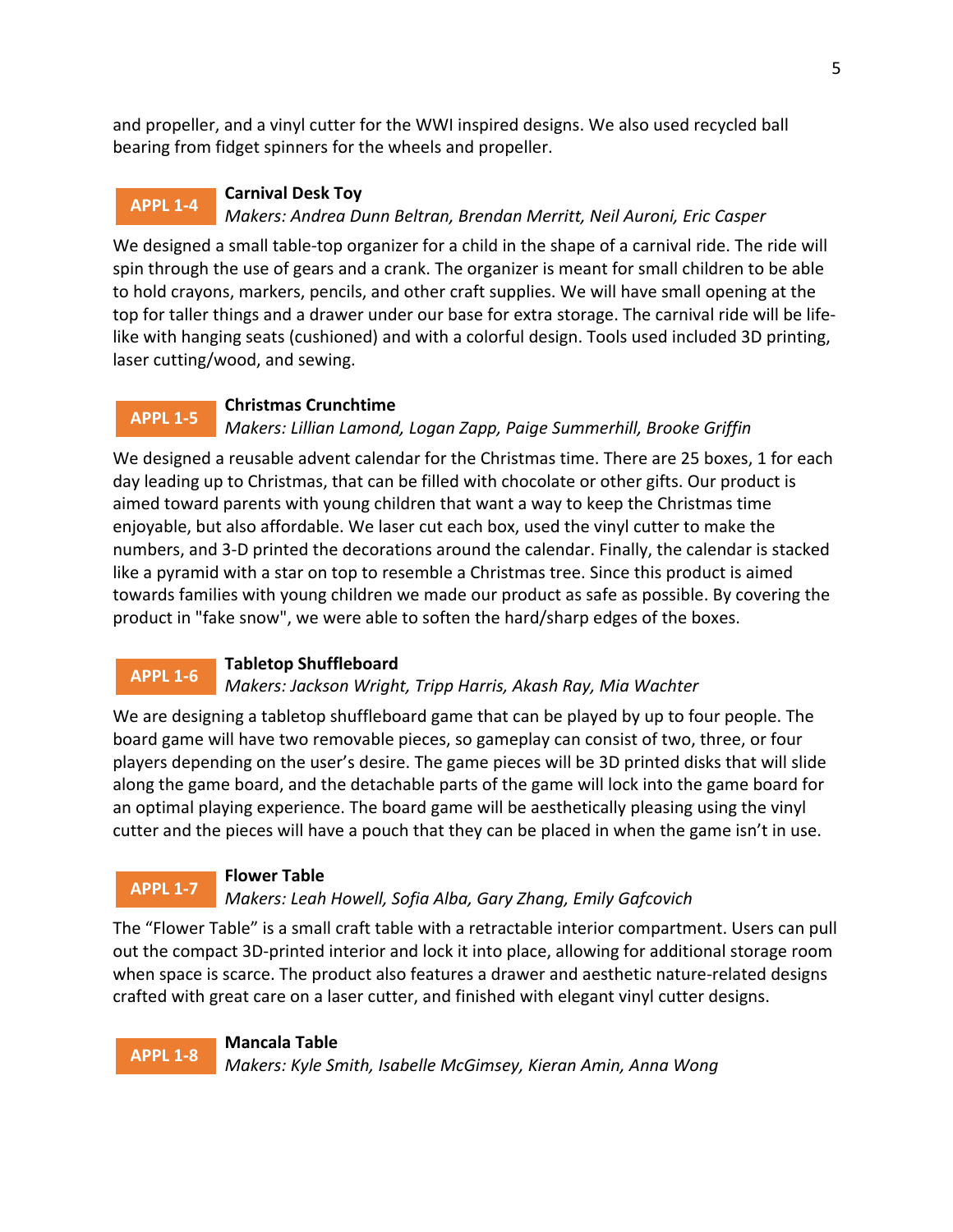The mancala table will be a two-person game with four different types of playing cubes. Our design includes a slide out tray that will store the box that includes the playing pieces. We will incorporate two hand sewn handles for ease of transportation and a combination of originally designed playing pieces and premade ones.

## **APPL 1-9**

## *Makers: Enzo Wolf, Joshua Myatt, Kevin Flack, Neha Malkar*

The Cool Car is a small toy car for little kids to play with! The small car will be propelled by a rubber band that will sit at the base of the car and can be easily used. The base of the car will be made of wood and the wheels and other accessories are 3D printed. The car will also have vinyl designs along the side.

### **Drink Dispenser**

**Cool Car!**

#### *Makers: Elias Capriles, Taylor Dixon, Ben Rees, Savannah Pless* **APPL 1-10**

Our drink dispenser can be appealing to businesses and families who want a drink machine in their entertainment area. We have designed the machine to have a laser-cut wood base, a 3D printed valve that is designed to prevent leakage, and mechanical lighting to enhance our design. Our project also utilizes a repurposed bottle to fill with liquid.

#### **Porch Swing APPL 1-11**

### *Makers: Xavier Hilbert, Nick Gargano, Riley Fulmer, Graham Watkins*

Our product is a hanging porch swing targeted towards an older demographic who want to spend time outside. Some of the features are a hinge on the bench to go flat to allow you to lay down as well as railings on the bench for safety. We will be laser cutting the structure and bench out of plywood, 3D printing the hooks, using textiles to make pillows for the bench as well as repurposing chains to support the bench.

### **Mini UNC Foosball Table**

#### *Makers: Jerryl Christopher, Isabella Parsons, Kevin Davis, Fangxin Chen* **APPL 1-12**

Our project is a miniature foosball table. We intend to make the box with the legs with the laser cutter as well as finding repurposed objects. We then would use the vinyl stickers to decorate the lines of the field and add more detail and esthetic appeal to the board. The players themselves will be 3D printed, and we will find a repurposed foosball to use. There will also be components of sewing, as we will make a ball collection system. We intend to make it UNC themed, with an acrylic bottom that is UNC basketball court themed. Our intended user is a child from the age of 6 to 12 whose parents want them to be occupied during trips without technology. It will be used as a game for 2 players that is portable and not too heavy.

## **APPL 1-13**

### **Decorative Light-Up Christmas Tree**

*Makers: Aaron Williams, Kyra Pudol, Christopher Wooten, Josie Lewis*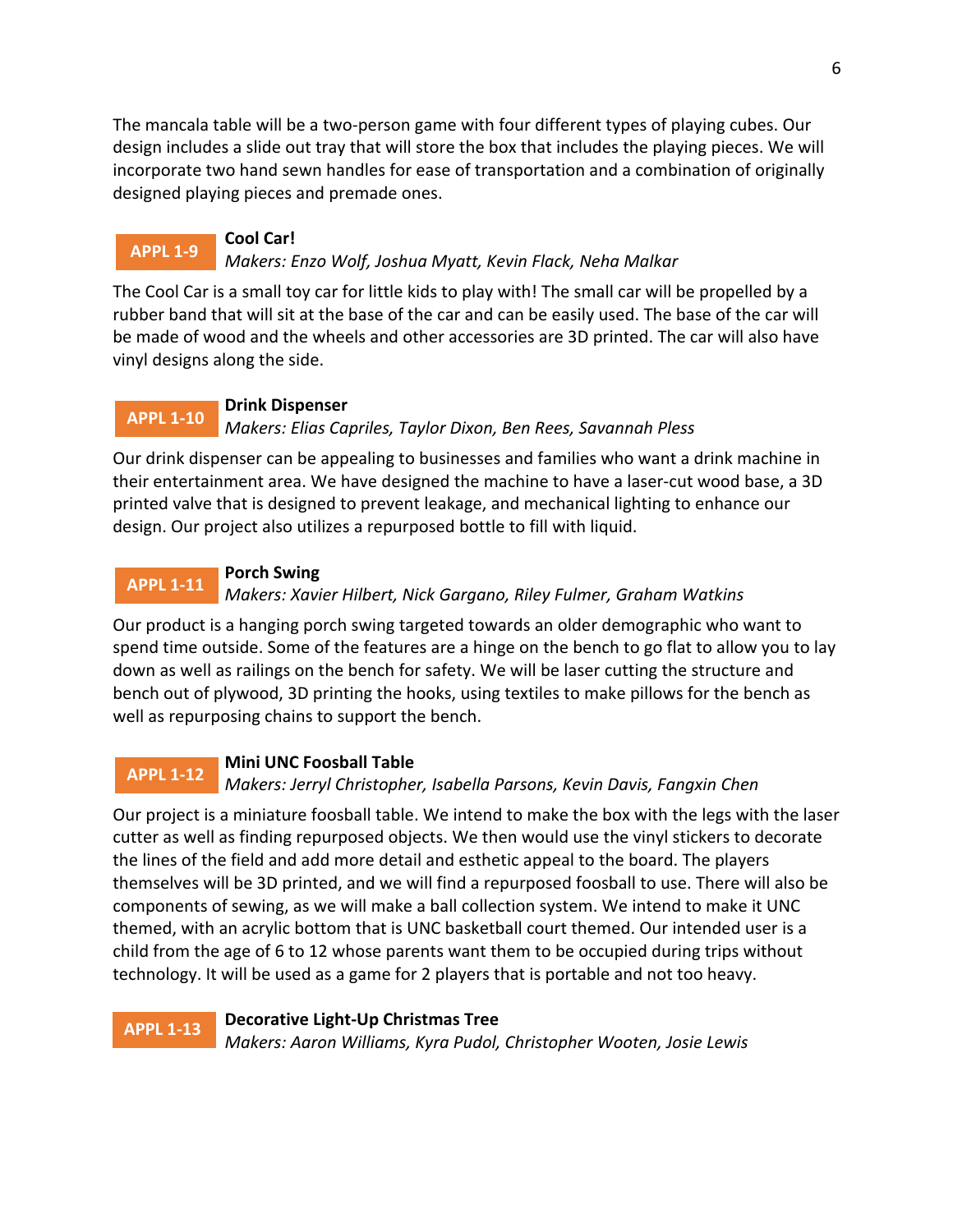We created a wooden decorative Christmas tree. There is a storage space underneath with LED lights that light up on a circuit. The tree has holes to illuminate the lights and decorative 3D printed ornaments and vinyl stickers.

#### **Speedy Smock APPL 1-14**

## *Makers: Michael Lin, Michelle Buccini, Jenna Merlino, Paige Riordan*

This shirt is ideal for small, creative children who often make a mess while playing or doing art projects. It is designed for easy removal and creative expression, while maintaining functionality. The child will be able to choose which pocket he or she would like to use that day, each one having a unique design. This pocket may be utilized to hold the child's art supplies or toys while they are playing. Once the child is done making a mess, the zippered sleeves will allow an adult to easily and quickly remove the shirt by simply unzipping each sleeve and allowing the shirt to fall. This will avoid the potential difficulties of lifting a dirty shirt over a child's head.

#### **THE Ferris Wheel APPL 1-15**

## *Makers: Gray McNeish, Yixiao Chen, Christian Campos Ruiz, Melissa Lu*

Our product is a Ferris Wheel storage system. We wanted to design a storage device that uses space efficiently and can also be used as a display decoratyion. We use Laser Cutter and 3D printing to make product structure with wood and CPE plastic as materials, and use motor to realize the rotation of Ferris Wheel.

#### **The Glowing Globe APPL 1-16**

## *Makers: Alexander Hart, Yicheng Zou, Audrey Gay*

Our product is a glowing world globe for children. When turned on, the translucent globe allows a blue light, representative of the ocean to shine through serving as a calm nightlight. The base and frame were constructed using laser cut wood, while the globe was made by vacuum forming a 3D printed model. We used the vinyl cutter to create the countries as well as 3D printed planets to surround the base.

#### **Gingerbread Nightlight APPL 2-1**

## *Makers: Austin Pardue, Jasmine Baker, Martin Altman, Alexander Liu*

Our product is a nightlight for kids that showcases a gingerbread house layout. We made this product to spice up the traditional nightlight with a fun and Christmas themed design. We used laser cutting, vinyl, acrylic, and the 3D printer to construct the product.

#### **Upscale Ant Farm APPL 2-2**

### *Makers: Jake Smith, Michael Evans, Pavel Sherstyuk, Annabel Grocott*

Ant farms don't have to just be for kids. They can also serve as an interesting piece of decor sure to start many conversations. We laser cut the acrylic pieces, 3D printed the frame and base, vinyl cut the stickers, and used electronics for the light strip.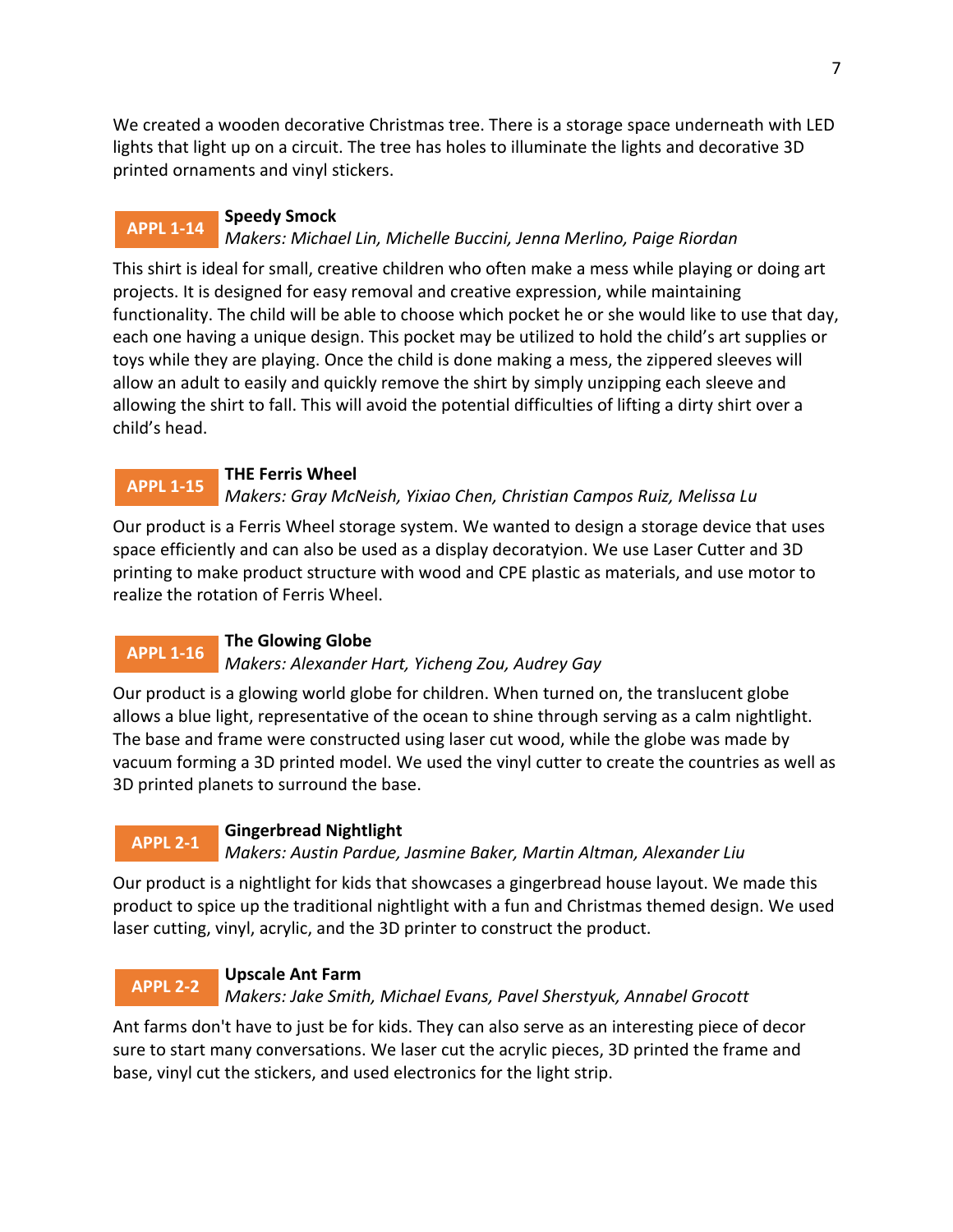#### **Automatic Dog Feeder** *Makers: Ryan Mchargue, Yifei Li, Kiera Paye, David Osei-Tutu* **APPL 2-3**

We are making an automatic dog feeder. We will compose the food holder out of wood that will be laser cut. We will then use the 3D Printer to make the bowl for the feeder. Then finally we will use the vinyl cutter to design the dog feeder with pictures of dogs and what not for aesthetic appeal.

#### **Pokeropoly APPL 2-4**

### *Makers: Will Schott, Samuel Vlahoplus, Jiaxin Zhou*

Pokeropoly is an original game designed for any age group that involves aspects of past board games and new twists. Our game features a laser cut game board, 3d printed player pieces, and game cards along with decorations that were made in the vinyl cutter at BEAM. This game allows all different age groups to compete against eachother through a combation of skill and luck. The goal is to make it all the way around the board but dont be fooled, there are a lot of steps along the way.

#### **Captivating Carousel APPL 2-5**

*Makers: Benjamin Nguyen, Julianna Surkin, Cai Castillo Carvajal, Daniel Kutsch*

The captivating carousel will not only be a great toy for your child, but it also makes a great addition to that cabinet you have with all your decorations. It features a motor that operates using a swicht that causes the carousel to rotate. It also includes precise, laser cut wood and 3D print animals such as the ram. With the combination of these tools in the BEAM makerspace and the vinyl cutter, we hope our product serves as a very decorative and aesthetically pleasing piece of artwork.

## **Mechanical Owl**

#### *Makers: Alejandro Gutierrez-Ochoa, Kate Rodelli, Riley Bergamasco, Brayden Davis* **APPL 2-6**

Our product is a 3D owl with a mechanical aesthetic. We achieved this look by creating the owl out of wood and by using many parts that we designed to look like gears. The individual pieces of the owl were cut out using the laser cutter. The wings have moveable gears all along the sides. Inside of the owl is an electronic light grid made by using electronics and LEDs. The eyes are also made of red LEDs to make them look like laser beams. The owl can be used as a nightlight for children, or for a cool decoration for customers of any age. Finally, we added decals by using the vinyl cutter to add to the mechanical design.

#### **Fate Dice Game** *Makers: Adam Weber, Yifeng Peng, Nia Freeman, Elijah Green* **APPL 2-7**

Our product is a dice rolling game that is played with dice, chips, and cards. This was created as a fun game to play 1v1 with friends or family members. It is pretty fast paced and can be paused, but easily returned to. Its main focus is entertainment. We used 3D printing for the hinged dice cup, dice, and chips, laser cutting for the instruction sheet, and vinyl cutting for decoration. We also use a combination of these technologies for the cards and card machine.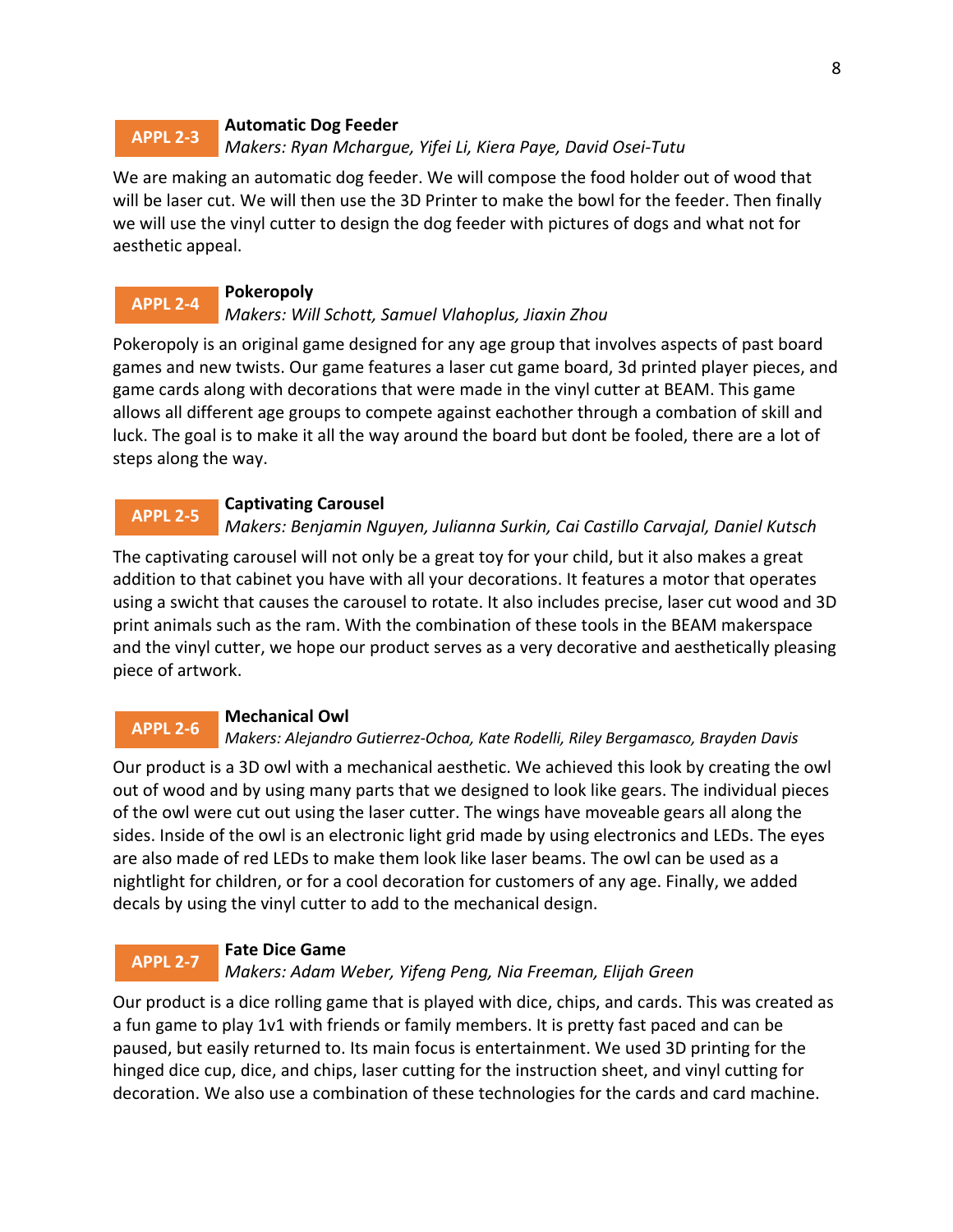#### **Decorative Aquarium** *Makers: Kevin Hillesland Jr., Ethan Wolak, Anne Griggs, Jim Appiah* **APPL 2-8**

Our product is a decorative aquarium. It consists of a variety of components created by different technologies. We included 3D printed fish, seaweed, and an octopus, as well as laser cut acrylic aquarium walls and a 3D-printed and electronic-powered water wheel. The aquarium also features an opening and closing lid which allows the user to customize their aquarium however they wish.

#### **Festive Gift Card Holder APPL 2-9**

## *Makers: Momo Feng, William Lipman, Brooke Harris, Taylor Knoll*

Our project is a festive gift card holder that puts a spin on an otherwise basic gift. The gift card holder is a box with a 3D printed Christmas tree on top of it. When the drawer on the box containing the gift card is pulled out, the lights on the tree light up and the star on top begins to spin.

#### **LEGO-Inspired Piggy Bank APPL 2-10**

## *Makers: Cynthia Fisher, Osemudiamen Izokun, Ruoting Xia, Kyra Pollock*

Our group created a Lego-inspired piggy bank. The piggy bank is in the shape of a Lego man and includes moveable limbs. We 3D printed the body of the man to include a head that can screw on and off to reveal a space for the money. The man has a laser-cut flag as well as vinyl cut features and clothing. This project is built for kids to play with and allow them to keep anything of value safe inside.

#### **MinigolfTM APPL 2-11**

## *Makers: Sihan Chen, Erich Hess, Max Miceli-Osano, Gregory Murrell*

Our project is a board game version of golf called MinigolfTM. The board itself will be a laser cut golf course landscape. 3D printed obstacles will be included in the game but not attached to the board so that users can change the layout of the game every time they play. Miniature clubs and balls will be included. We originally planned to vacuum form over the entire landscape, especially indents, so that the landscape can be painted and water can be poured onto the board to create water features. However, because the vacuum former broke, we will use plastic wrap or acrylic to make our design waterproof. Finally, we plan to add a fourth technology, using electronics to add a working waterfall to our course.

#### **Starry Night Light APPL 2-12**

## *Maker: Alexander Gottlieb, Aiyana Woldu, Chloe Zarins, Isabella Parrett*

Our project is a night light for children called the Starry Night Light. The light is space themed and intends to provide comfort to children who don't like sleeping in the dark. The light has a rotating feature and different colored lights to cast beautiful lights like stars around the room. The dome used to house the lighting and rotating feature as well as the base is 3D printed. The night light will have vinyl cut space decorations on the outside, electronics on the inside and laser cut pieces of acrylic to create the different colored lights.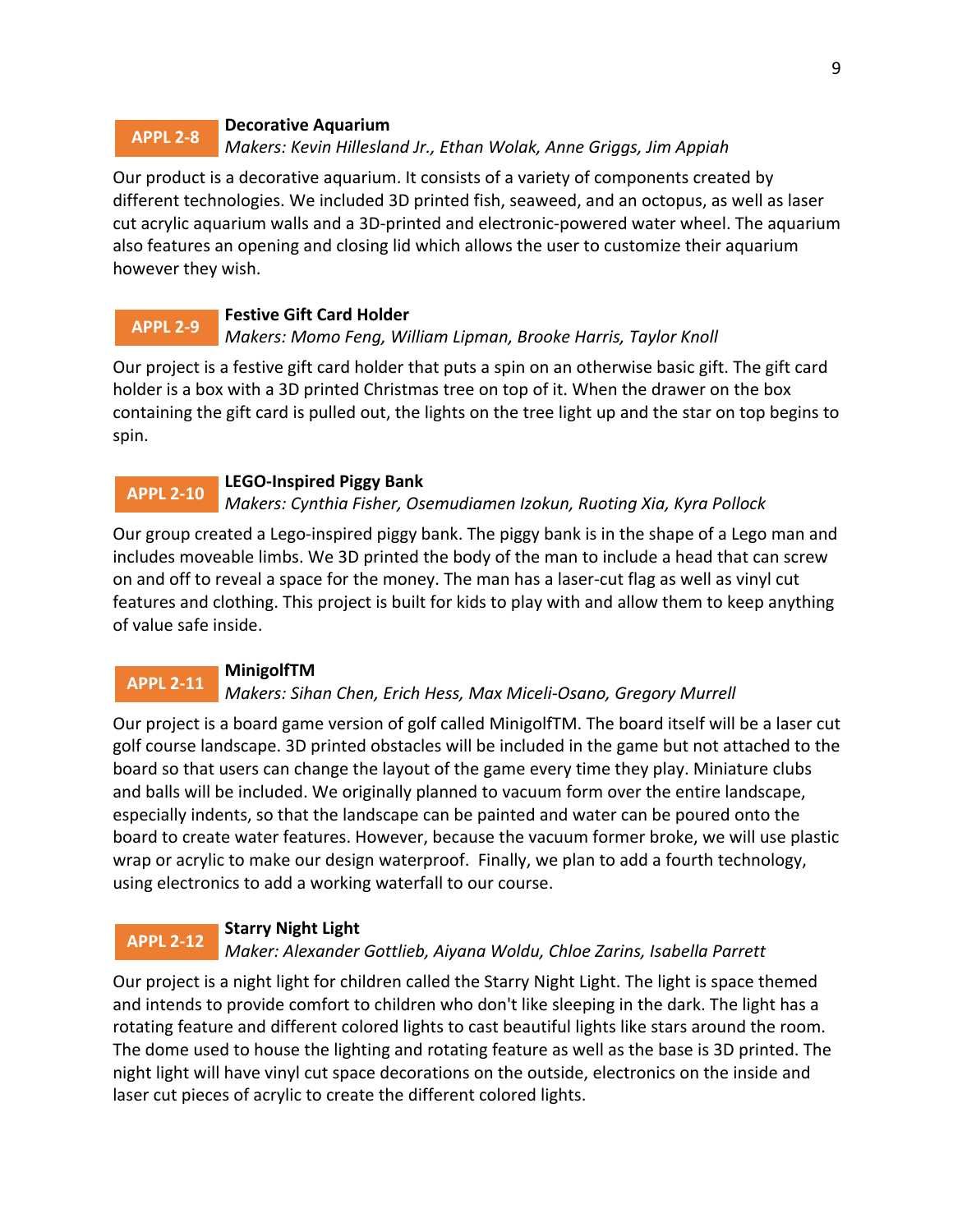#### **Squid Game – Board Game Experience APPL 2-13**

*Makers: Aijia Zhang, Amarachi Onyekachi, Ricky Estrada, Veda Choudary*

Our Project is a board game inspired by the hit series, Squid Game. The game draws inspiration from the collapsing bridge and provides players an opportunity to compete in a game of skill and luck. Our project features a board designed with a laser cutter and an acrylic trap door system. Other components include 3D printed game pieces and vinyl cut playing cards.

#### **Merry-Go-Round APPL 2-14**

## *Makers: Kang Du, Lillie-Anne Suber, Sejal Chakraraj, Ray Shealy II*

Our project is a Mario themed merry-go-round. The top would resemble a mushroom in the game. The middle part consists of 8 characters and karts from Mario Kart. Beyond that, it will automatically spin with the addition of a motor hidden in the bottom piece of the project. The characters are 3D printed. The top and bottom pieces are laser cut.

#### **Wooden Toy Car APPL 2-15**

## *Makers: Kevin Chen, Neil Thupili, Mary Cook, Meiyi Lu*

A toy car for children to play with or for toy-car collectors to display. The car's body will be laser cut out of plywood with vinyl stickers to decorate the car and make it  $\mathcal{H}$  aesthetic $\mathcal{H}$  with vibrant colors and lightning bolt stickers to make it look fast. 3D printed props like seats can be placed into the car to make it look more realistic. Electronics can be used to give our car LED headlights. The axle of the car's wheels can be attached to a rubber band to make it a pull-back toy car that will let it drive forward when pulled back.

#### **Modular Phone Case APPL 2-16**

## *Makers: Ethan Clark, Kush Shah, Isha Atre, Jacob Terry-Edmunds*

Our product is an iPhone 12 case that comes with several interchangeable attachments. Our attachments include a pop socket, phone card holder, and phone stand. The intended users of our product are teenagers and young adults who enjoy using phone attachments. We created our product using 3D printers, laser cutting, and vinyl cutting.

## **APPL 2-17**

## **HotShot - Tabletop Basketball Themed Game**

*Makers: Joseph Frierson IV, Sam Schulte, Christopher Hewgley*

Our project, the Hotshot, is a tabletop basketball-themed game to be played by two players. Each player uses a launcher to shoot a ball into the center hoop, where the first player to score 7 points wins. The game's design resembles a basketball court enclosed by a cage, so the ball stays within the field of play. The launching mechanism will be achieved through the use of a 3d printed hand torqued piece at each collecting point.

#### **Advent Calendar with Tree APPL 2-18**

*Makers: Alyssa Walawender, Frank Edwards, Elad Ohana*

Our product is an advent calendar that will use dixie cups as compartments and will have a tree on top to decorate each day. The doors will have hinges and each compartment will have a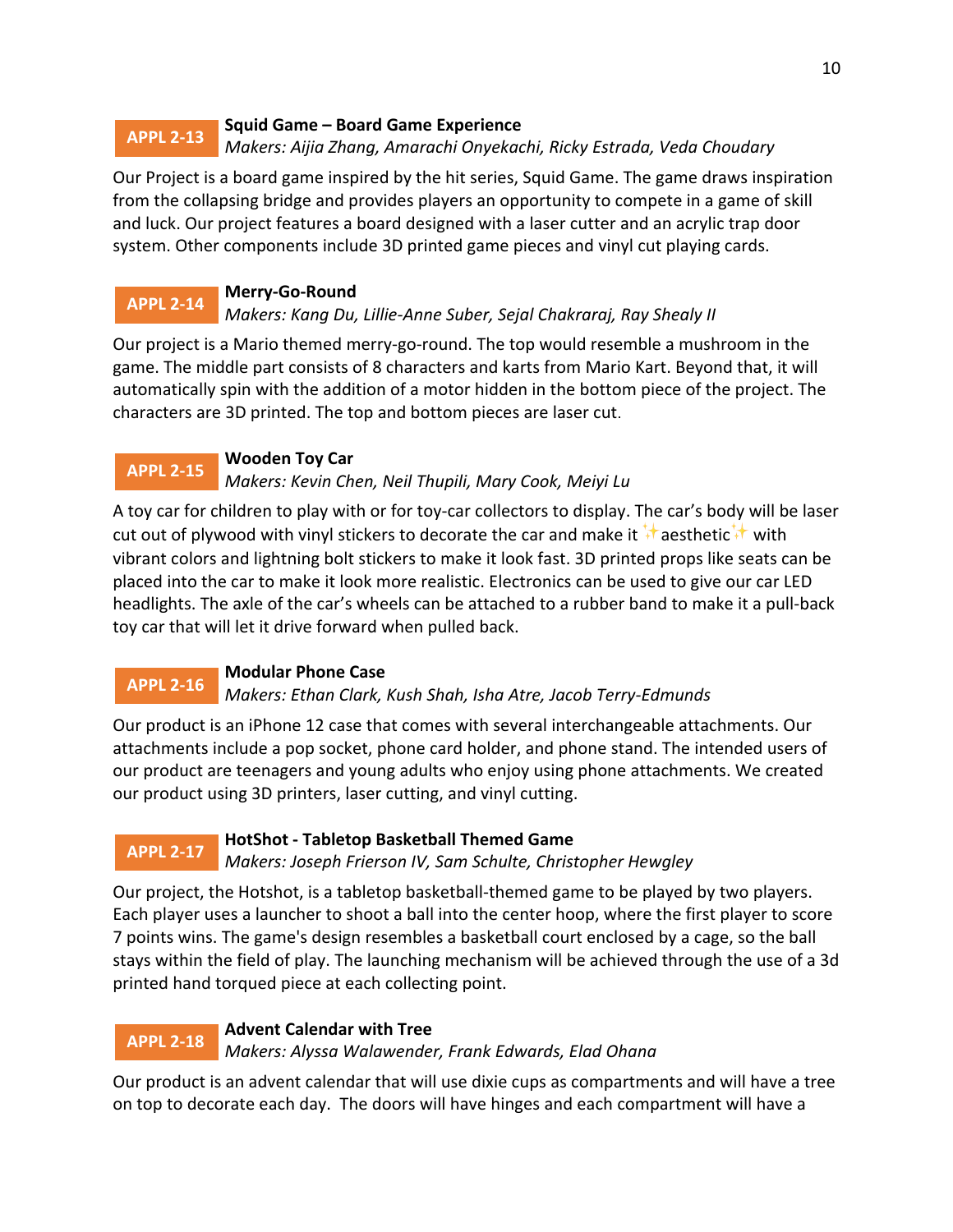unique figure that will go on the tree. The project will use laser cutting, 3d printing and vinyl cutting.

#### **Ice Breaker Travel Buddy APPL 3-1**

*Makers: Nicole Vanderwoude, Benjamin Woodman, Kevin Dai, Winnie Yeung*

We are creating a travel case that doubles as a board game that allows individuals to ask ice breaker questions as they play the game. the travel case will have space to store a few travel essentials for children and double as a fun form of entertainment.

#### **Amphibian Cage** *Makers: Justilyn Lavapie, James Brown, April Kim, Jacob Litvack* **APPL 3-2**

We are creating a cozy shelter for our pet lizard, Fred. The cage will contain different designs to fit the needs of Fred and his owner. These designs include, clear acrylic walls for visibility, hinged door, food bowl, storage compartments, and wheels.

## **Back-Desk**

**APPL 3-3**

*Makers: Nicholas Mountain, Olivia Holden, Allyson Mattson, Noah Weaver*

Our project is a portable desk that can be worn by one person so that the desk is set up on their back. This way, someone can walk behind them and do work on their computer. We decided to make this because we wanted to create something that was unique and could not be found anywhere else. We are making it by using a laser cutter to make the desk part, a 3d printer to create hinges for the desk, and a vinyl cutter to create a fun design on the product.

#### **Fitness Tracker Watch APPL 3-4**

## *Makers: Trinh Kieu, Mohammed Alnasser, Chengze Xie, Ari Kauftheil*

The fitness tracker watch tracks our user's steps, flights of stairs, and room temperature. This data helps the user track their fitnes/excercise progress. It will be made using a 3D printed case, a laser cutted door, an arduino and a couple of electronics sensors for the fitness data. Vinyl cut stickers will be used to paint designs on the outside of the case.

## **EXtendo Wind Turbine**

*Makers: Eric Oyugi, Mukesh Loganathan, Christopher Sousounis, Elijah Bassett* **APPL 3-5**

Our group has decided to create a mountable wind turbine. By mountable, we mean that the turbine will be designed to be fixed to any surface – whether it be a concrete slab, a slanted roof, or a pond – with minimal effort. We intend to extend the benefits of wind power to all of those who cannot currently afford it, especially landowners and rural homeowners in the United States 'wind belt.'

#### **3D Task Boxes APPL 3-6**

*Makers: Allie Grey, Ronan Stack, William Fleischer, Mohana Murarisetty*

A 3D to-do list that is modular and interchangeable, primarily constructed of laser-cut acrylic, with 3D printed figurines and potentially other small components, as well as an electronic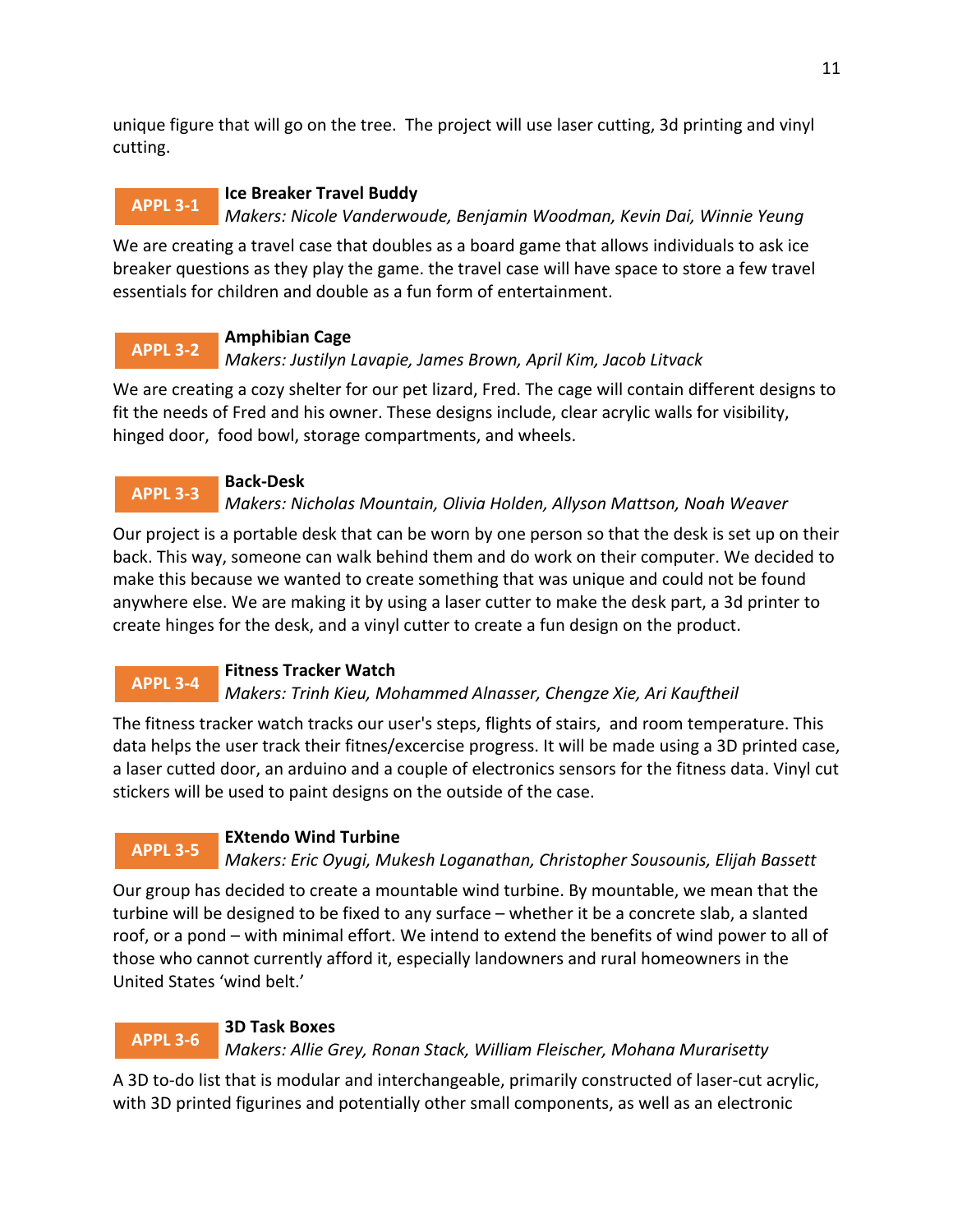button and light, the latter of which will be controlled by the former. 3D Printed charms/figurines can go on top of each box to represent a task. Intended for people who struggle with everyday tasks and/or mental health that are seeking motivation or reminders to do those tasks.

#### **Desktop Reaction Board APPL 3-7**

## *Makers: De'rishio Reid, Ziheng Guo, Michael Marenco, Owen Jenssen*

A reaction board similar to a game of whack-a-mole. LED lights randomly light up and you need to hit a button next to it to turn the LED off. The board will record and display the user's reaction time. We made it for anybody who wants to work on their reaction times, including athletes, gamers, etc. The body of the board is lasercut wood; the buttons, hinge, and wheels are 3D printed; and arduinos, buttons, display boards for electronics.

## **Porta-Pup**

#### *Makers: Fiona Chen, Isaiah Standridge, Ethan Ebbighausen, Jiahuan He* **APPL 3-8**

We made a dog-food dispenser for traveling pet owners with attached pockets and a water bottle holder. We cut the main section of plywood using the laser cutter, 3D-printed the dispenser piece and water bottle clip, vacuum formed an integrated dog bowl, and stitched together straps to mount it in a car or to carry it with.

#### **Spinning Roulette Selector APPL 3-9**

*Makers: Samuel Westall, Garrison Parrish, William Anagnos, Michael Jiang*

A tool that uses a 3D printed wheel and a wooden game to randomly select anything of your choosing. Our originally will be set up to randomly select restaurant options to create a fun way to pick a place to grab dinner.

#### **Rotational Closet** *Makers: Aknazar Janibek, Li Fu, Jeff Zhuo* **APPL 3-10**

Our team is creating a rotational closet consisting of multiple levels. We made this to help people with picking out different combination of outfits and integrate with a car so you can change on the go. We will be using the laser cutter, 3D printer, and sewing machine to achieve this task.

#### **The Flip-A-Day APPL 3-11**

*Makers: Eileen Foster, Michelle Nguyen, Brooke Chow*

The Flip-A-Day is a wooden calendar which allows users to manually change the months and dates on a 3D-printed loop. This is for students, teachers and office workers want a sustainable and aesthetic calendar that can be used for many years.

**Cycle to Light** *Maker: Fangchen Chen* **APPL 3-12**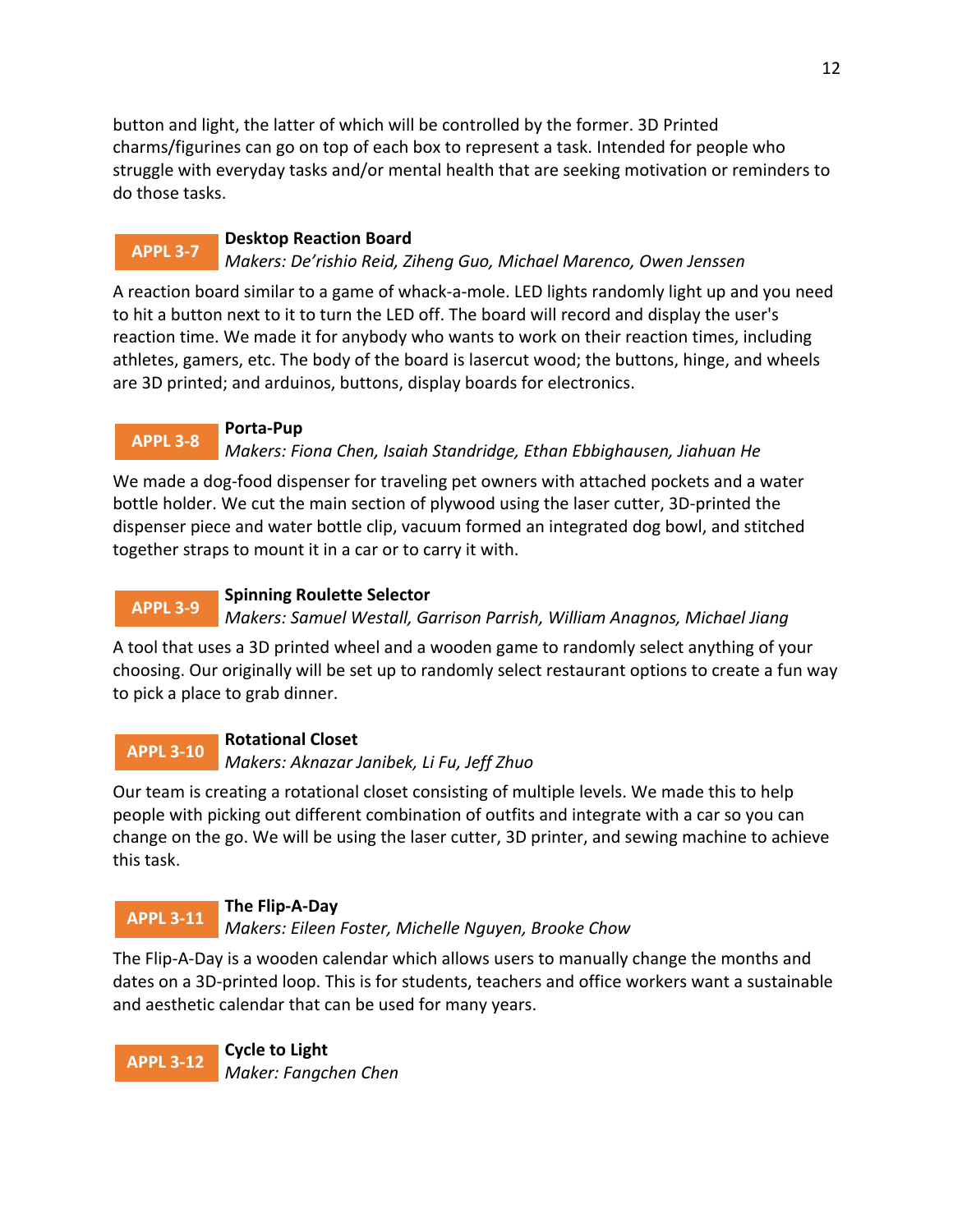<span id="page-12-0"></span>A gear mechanism to generate electricity from rotational motion. Green energy, healthy lifestyle, and human-centered technology are all marketable labels. Laser cut the frame, 3-D printed the gears, and use electronics to generate electricity to light the LED.

#### **Flippy Shapes** *Makers: Justin Wang, Dev Patel* **APPL 3-13**

Our group is creating a game where you will have different game pieces which will be different 3-D shapes. The goal of the game is to flip the shapes and to land them just like the "bottle flip challenge." There will be varying difficulties of shapes for you to land as well as bonus challenges that will award you points such as platforms that make landing the shapes more difficult.

#### **Desktop Destressing Station** *Maker: Sarah Ferguson* **APPL 3-14**

My project is a laser cut Ferris wheel with 3D printed interchangeable storage containers. The user can choose to use those with compartments and that are labeled for use as a fun and unique medicine organizer, or choose from the other 2 sizes of single compartment containers for storing jewelry or anything of their choosing. It also has an accompanying Zen garden for added relaxation that is composed of many 3D printed tools, accessories and toys as well as vacuum formed molds for building in the sand.

# **CLASS PROJECTS: APPL 285**

# **APPL 4-1**

**Ancient Automata with Fluid Mechanics** *Maker: Merve Rida Bayraktar*

My project is recreating an ancient water basin from "The Book of Knowledge of Ingenious Mechanical Devices" by Al-Jazari (written in 1206 CE). The original design was used for performing ablution. The recreation is a smaller model, demonstrating the fluid mechanic principles of siphoning. I also chose this design because it shows the diversity of cultures, identities and nations among the scientists, challenging the idea that civilization and science was created by the West. I used tubing, laser cutting, drilling, paint and vinyl to create this project.

#### **Laser Cut Tesla Valve** *Maker: Max Micelli* **APPL 4-2**

A tesla valve is a device that only allows flow in one direction, that has no moving parts. I wanted to demonstrate the phenomenon by building something physical. I made it by laser cutting acrylic sheets and then gluing the layers together.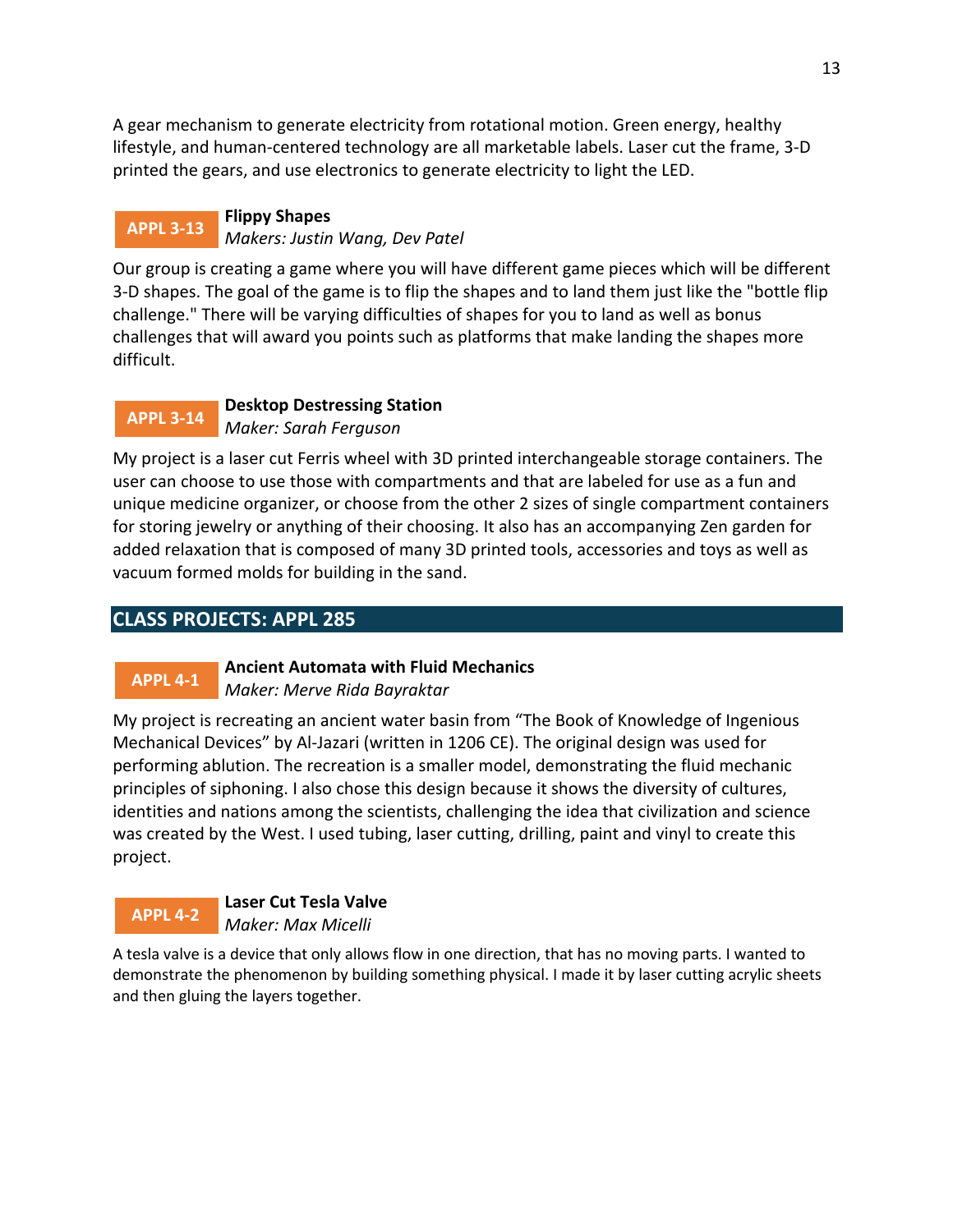## <span id="page-13-0"></span>**CLASS PROJECTS: ECON 125**

#### **Laser Cut Wooden Locker ECON 1-1**

*Makers: Kishan Patel, Emma Handy, Justin Farmer, Spencer Hood, Alice Holding*

We made a locker that was built to fit under kenan stadium seating. This is a prototype for our Econ 125 venture idea. We made it by laser cutting wood into the correct dimensions, gluing them together, and installing insulation inside the box to keep food and drink at optimal temperatures inside.

#### **WristWellness – Smartwatch for Mental Health ECON 1-2**

*Makers: Tianle Yang, Jacob Crawford, Omarion Bitting, Addison Lewis, Javon Mccain-Murphy*

It is a smartwatch that can send notifications like "meditate for 5 mins?" to increase the user's mental health. We use cardboard and paper with our drawings on it to imitate the page of the smartwatch.

## **CLASS PROJECTS: PHYS 100**

#### **Clock Escapements PHYS 1-1**

*Makers: Students of PHYS 100*

An escapement is any mechanism that facilitates the transfer (conversion) of energy to a device that displays repetitive action. As a general rule, an escapement also acts as a regulator of the repetitive action. For a clock, the escapement's traditional role is to transfer the potential energy of a falling weight or coiled spring to a pendulum, which acts as the time-keeping device.

## **CLASS PROJECTS: SPAN 329**

#### **Tierra del Caramelo** *Makers: Ryan Morris, Sierra Moriuchi* **SPAN 1-1**

Board game based on the indigenous Guaraní. We made it for Spanish 329, and used the foam cutter.

#### **3D-Printed & Laser-Cut Matching Game for Spanish SPAN 1-2**

*Makers: Kaylyn Gordon, Lindley Gorman*

We made this game as part of a Spanish project. The premise of the game is to match English with Spanish, and then Spanish and Quechua, to teach the overall importance of diversity in indigenous languages. This game is for middle school aged students can play and learn!

**Lo Empareja!** *Makers: Simran Singh, Alexa Tselides* **SPAN 1-3**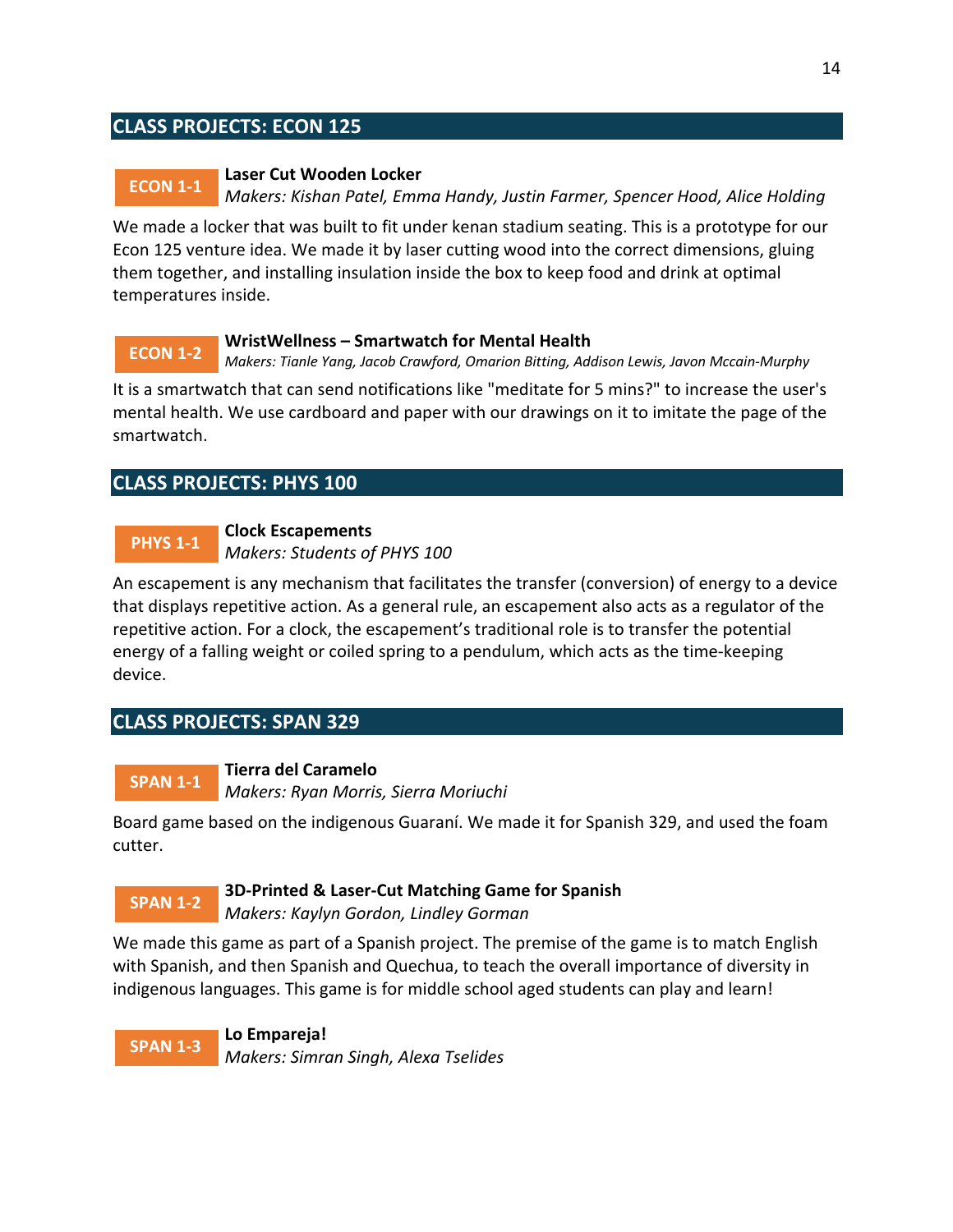Matching game involving aspects of afro latino culture such as clothes, food, and notable descendants. We made this game to spread cultural awareness and introduce the culture to kids at a young age, as many people are descendants of this culture and do not acknowledge it due to lack of understanding of it. We created the project at BeAM using paint and cardboard pieces to create our box.

#### **Afro-Latino Inspired Instruments** *Makers: Emmie Kendrick, George Kostantinis* **SPAN 1-4**

We made instruments dedicated to Isla nonprofit school for kids to learn about afro-Latina culture. We created sentences in Spanish and corresponding books.

#### **Lotería Sobre la Cultura Afrolatina SPAN 1-5**

*Makers: Mayerlin Alpizar, Rosa Aguilar Perez*

A game similar to bingo where each player answers a question after each card is called out. The game focuses on informing the players about the Afrolatino culture.

#### **Uno: La edición afrolatinx / Uno: Afrolatinx Edition SPAN 1-6**

*Makers: Logan Cecil, Ryan Clements*

We designed Uno: Afrolatinx Edition to teach audiences, both younger and older, about the presence of the afrolatin@ community in pop culture, athletics, and history. We made this game by modifying an existing Uno deck using lamination, printing, scissors, and technology (for research).

#### **Interactive Game About Los Taínos** *Makers: Sierra Sanders, Aniyah Russell* **SPAN 1-8**

This is an interactive, conceptual game about Los Taínos de Puerto Rico for span-329. This game refurbishs an operation game, but we laser-cut our own pieces that corresponds with the words/cards of words that los Taínos created years ago that we still use today in the Spanish language.

# **SPAN 1-9**

# **Garifunopoly**

*Makers: Sara Dreyer, Jasmine Dennis*

We made a 'remake' of Monopoly with the theme of the Garífuna indigenous culture. We have students read cultural information about the Garífuna people before beginning the game and in order to buy a space the students must answer questions about the culture. We used MakerSpaces in the process of designing and planning our game including markers, construction paper, and rulers. We also laminated many elements of the game.

# **CAMPUS PARTNER ORGANIZATIONS**

**Kenan Science Library Research Hub PART 1-1**